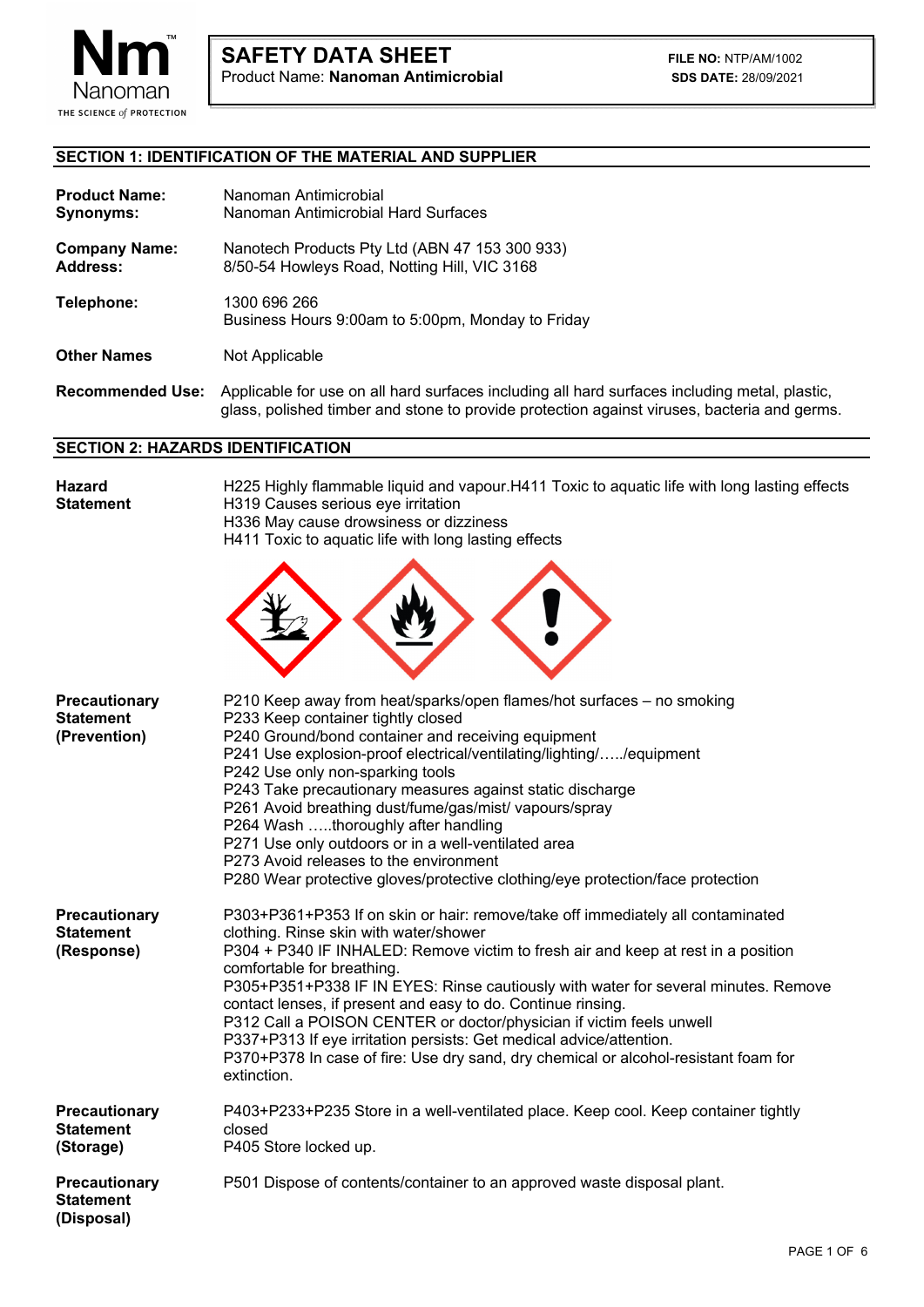# **SECTION 3: COMPOSITION/INFORMATION ON INGREDIENTS**

L

#### **Chemical Characterisation Ingredients**

| Ingredient              | <b>CAS Number</b> | <b>EC Number</b> | <b>Content</b>   |
|-------------------------|-------------------|------------------|------------------|
| Quat-silisesquioxane    | 27668-52-6        | 248-595-8        | $>1.0\% < 4.0\%$ |
| Methanol                | 67-56-1           | 200-659-6        | $>0.5\% < 2.0\%$ |
| Ethanol                 | 64-17-5           | 200-578-6        | >70% <80%        |
| Water                   | 7732-18-5         |                  | $>10.0\% < 20\%$ |
| Proprietary Ingredients |                   |                  | $>10.0\%$        |
| determined to be not    |                   |                  |                  |
| hazardous               |                   |                  |                  |

#### **SECTION 4: FIRST AID MEASURES**

**General Advice:** Remove contaminated or saturated clothing. When in doubt or symptoms persist seek medical advice.

- **Inhalation:** Remove victim from exposure. Take affected persons out into the fresh air. In case of persistent discomfort seek medical attention
- **Ingestion:** Have the mouth rinsed with water. Have the patient drink plenty of water in small sips. Do not induce vomiting. Obtain medical attention.
- **Skin Contact:** Wash off immediately with plenty of water. If swelling, redness, blistering or irritation occurs seek medical advice.
- **Eye contact:** Keeping eyelid open, immediately rinse thoroughly for at least 5 minutes using plenty of water or, eye rinsing solution. Seek medical attention.
- **Notes to physician:** If required, therapy of irritative effect. After absorbing large amounts of substance: administration of activated charcoal. Acceleration of gastrointestinal passage.

**SECTION 5: FIRE-FIGHTING MEASURES** 

| <b>Specific Measures:</b>                     | Caution: Use of water spray when fighting fire may be insufficient.<br>Small fire: use foam, dry chemical, CO2 or water spray.<br>Large Fire: Use foam, fog or water spray - Do not use water jets.                                                          |
|-----------------------------------------------|--------------------------------------------------------------------------------------------------------------------------------------------------------------------------------------------------------------------------------------------------------------|
| <b>Specific Hazards:</b>                      | HIGHLY FLAMMABLE If safe to do so move undamaged containers from fire area. Cool<br>containers with water until well after fire is out. Avoid getting water inside containers In case<br>of fire toxic gases can be generated. Do not inhales gases / smoke. |
| <b>Hazchem Code:</b>                          | 2YE                                                                                                                                                                                                                                                          |
| <b>Precautions for</b><br><b>Firefighters</b> | Firefighters should wear appropriate protective clothing for fire fighting (including helmets,<br>protective gloves and boots) and self contained breathing apparatus with a full face piece.                                                                |

#### **SECTION 6: ACCIDENTAL RELEASE MEASURES**

**Personal precautions:** In case of spill, particular danger of slipping on leaked / spilled product. Isolate hazard area and deny entry. Protective clothing should be worn to prevent excessive skin contact.

- **Environmental** Prevent liquid entering sewers. Do not allow to enter surface waters, storm drains, etc. **Precautions:**
- **Small spills:** Take immediate steps to stop and contain the spill. Caution should be excised regarding personnel safety and exposure to be spilled material. Eliminate all sources of ignition and wear protective clothing. Absorb small spills onto paper towels and evaporate in a safe place Flush the contaminated area with plenty of water.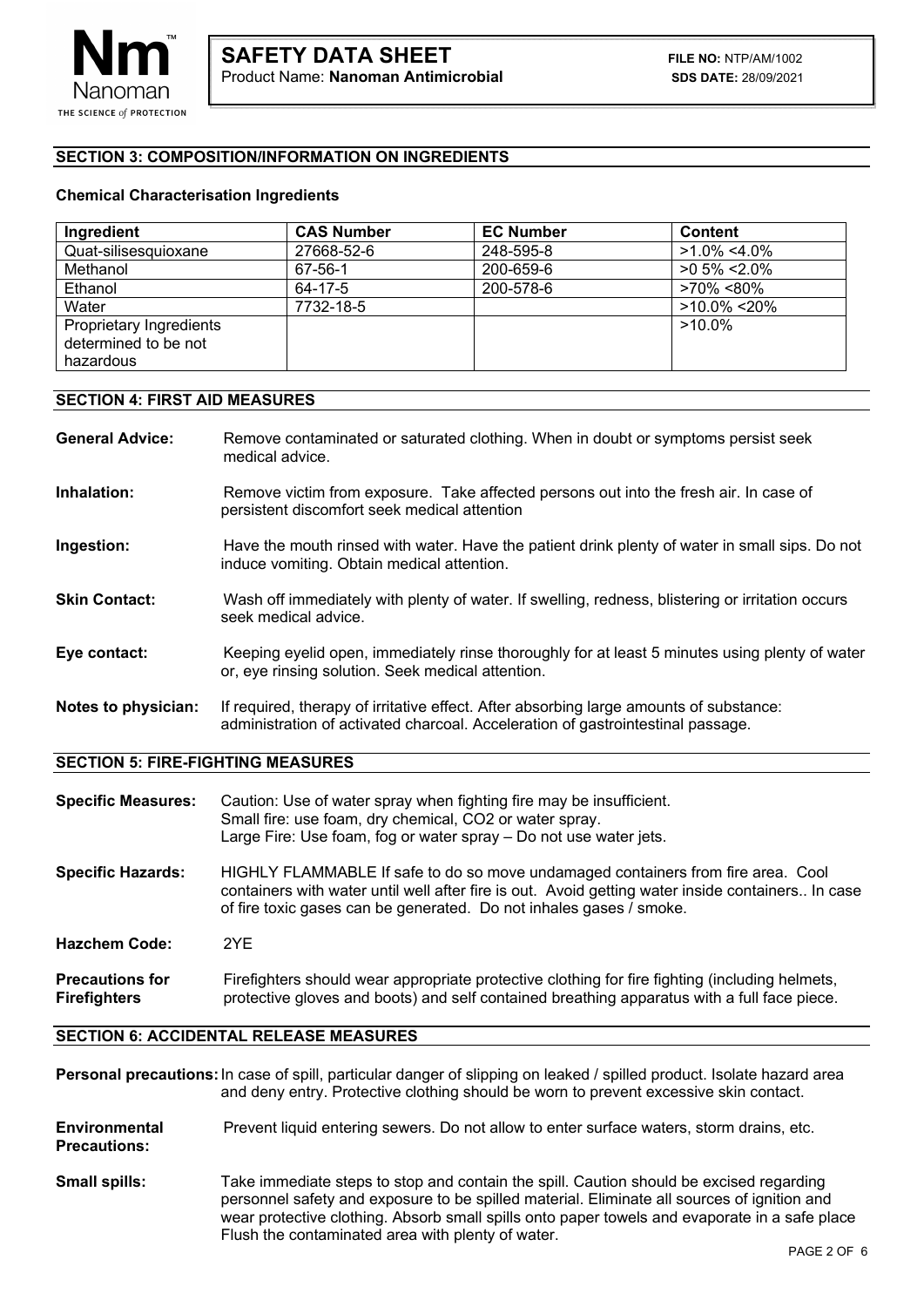

Large spills: Ensure adequate ventilation. Stop leak if you can do it without risk. Eliminate all sources of ignition and static; restrict access to area until completion of clean-up procedure. Wear adequate protective equipment, use self-contained breathing apparatus in confined poorlyventilated areas. Large quantities should be absorbed on to sand, earth or non combustible absorbent material and removed to a safe area for disposal. Flush the contaminated area with plenty of water.

## **SECTION 7: HANDLING AND STORAGE**

L

| <b>Handling and</b><br>Storage:        | Avoid contact with skin or in eyes. Do not inhale vapour or mist. Keep away from<br>sources of ignition - No smoking. Take measures to prevent the build-up of<br>electrostatic charge. Open and handle container with care. Keep away from open fire. Keep<br>away from heating sources. Keep away from sources of ignition. |
|----------------------------------------|-------------------------------------------------------------------------------------------------------------------------------------------------------------------------------------------------------------------------------------------------------------------------------------------------------------------------------|
| <b>Conditions for safe</b><br>Storage: | Keep container tightly closed in a cool, dry and well-ventilated place away<br>from direct sunlight and other sources of heat or ignition. Store away from oxidising agents.<br>Containers which are opened must be carefully resealed and kept upright to prevent leakage.<br>Check regularly for leakage.                   |
|                                        | Storage Regulations: Refer Australian Standard AS 1940 -2004 "the storage and handling of flammable and<br>combustible liquids".                                                                                                                                                                                              |

**Storage class:** 2A flammable liquid.

### **SECTION 8: EXPOSURE CONTROLS/PERSONAL PROTECTION**

| <b>National Exposure</b>                             | <b>Name</b>                                                                                                                                                                                                                                                                                                                                                                                                                                                                                | <b>CAS No</b>      | <b>STEL</b> |                                              | <b>TWA</b>                                                                                                                                                                            |              |
|------------------------------------------------------|--------------------------------------------------------------------------------------------------------------------------------------------------------------------------------------------------------------------------------------------------------------------------------------------------------------------------------------------------------------------------------------------------------------------------------------------------------------------------------------------|--------------------|-------------|----------------------------------------------|---------------------------------------------------------------------------------------------------------------------------------------------------------------------------------------|--------------|
| Standard:                                            |                                                                                                                                                                                                                                                                                                                                                                                                                                                                                            |                    | mg/m3       | ppm                                          | mg/m3                                                                                                                                                                                 | ppm          |
|                                                      | Methanol<br>Ethyl alcohol                                                                                                                                                                                                                                                                                                                                                                                                                                                                  | 67-56-1<br>64-17-5 | 250         | 333                                          | 200<br>1,880                                                                                                                                                                          | 266<br>1,000 |
|                                                      | Quat-                                                                                                                                                                                                                                                                                                                                                                                                                                                                                      |                    |             |                                              |                                                                                                                                                                                       |              |
|                                                      | Silsequioxane                                                                                                                                                                                                                                                                                                                                                                                                                                                                              |                    |             | No value assigned for this specific material |                                                                                                                                                                                       |              |
| <b>Other Exposure</b><br><b>Information</b>          | The exposure value at the TWA is the average airborne concentration of a particular<br>substance when calculated over a normal 8 hour working day for a 5 day working week The<br>STEL is the maximum average concentration to which an unprotected worker may be<br>exposed in any fifteen-minute interval during the day. Any fifteen-minute periods in which the<br>average STEL concentration exceeds the permissible level must be separated from each<br>other by at least one hour. |                    |             |                                              |                                                                                                                                                                                       |              |
| Appropriate<br><b>Engineering</b><br><b>Controls</b> | In industrial situations maintain the concentrations values below the TWA. This may be<br>achieved by process modification, use of local exhaust ventilation, capturing substances<br>at the source, or other methods. Provide adequate ventilation. If using indoors keep windows<br>and doors open during use. Keep containers closed when not in use.                                                                                                                                   |                    |             |                                              |                                                                                                                                                                                       |              |
| <b>Respiratory</b><br><b>Protection:</b>             | Where ventilation is not adequate, respiratory protection may be required. Avoid<br>breathing vapours or mists. Select and use respirators in accordance with AS 1716 -<br>Respiratory Protective Devices and be selected in accordance with AS 1715 - Selection, Use<br>and Maintenance of Respiratory Protective Devices                                                                                                                                                                 |                    |             |                                              |                                                                                                                                                                                       |              |
| <b>Eye Protection:</b>                               | accordance with AS 1336.                                                                                                                                                                                                                                                                                                                                                                                                                                                                   |                    |             |                                              | The use of a face shield, chemical goggles or safety glasses with side shield protection as<br>appropriate. Must comply with Australian Standards AS 1337 and be selected and used in |              |
| <b>Skin Protection:</b>                              | recommended.                                                                                                                                                                                                                                                                                                                                                                                                                                                                               |                    |             |                                              | Use of occupational protective gloves of PVC, neoprene, or nitrile rubber gloves are                                                                                                  |              |
| <b>Other Protective</b><br>Clothing<br>Equipment:    | individual circumstances and/or according to risk assessments undertaken.                                                                                                                                                                                                                                                                                                                                                                                                                  |                    |             |                                              | Impermeable clothing. Final choice of personal protective equipment will depend on                                                                                                    |              |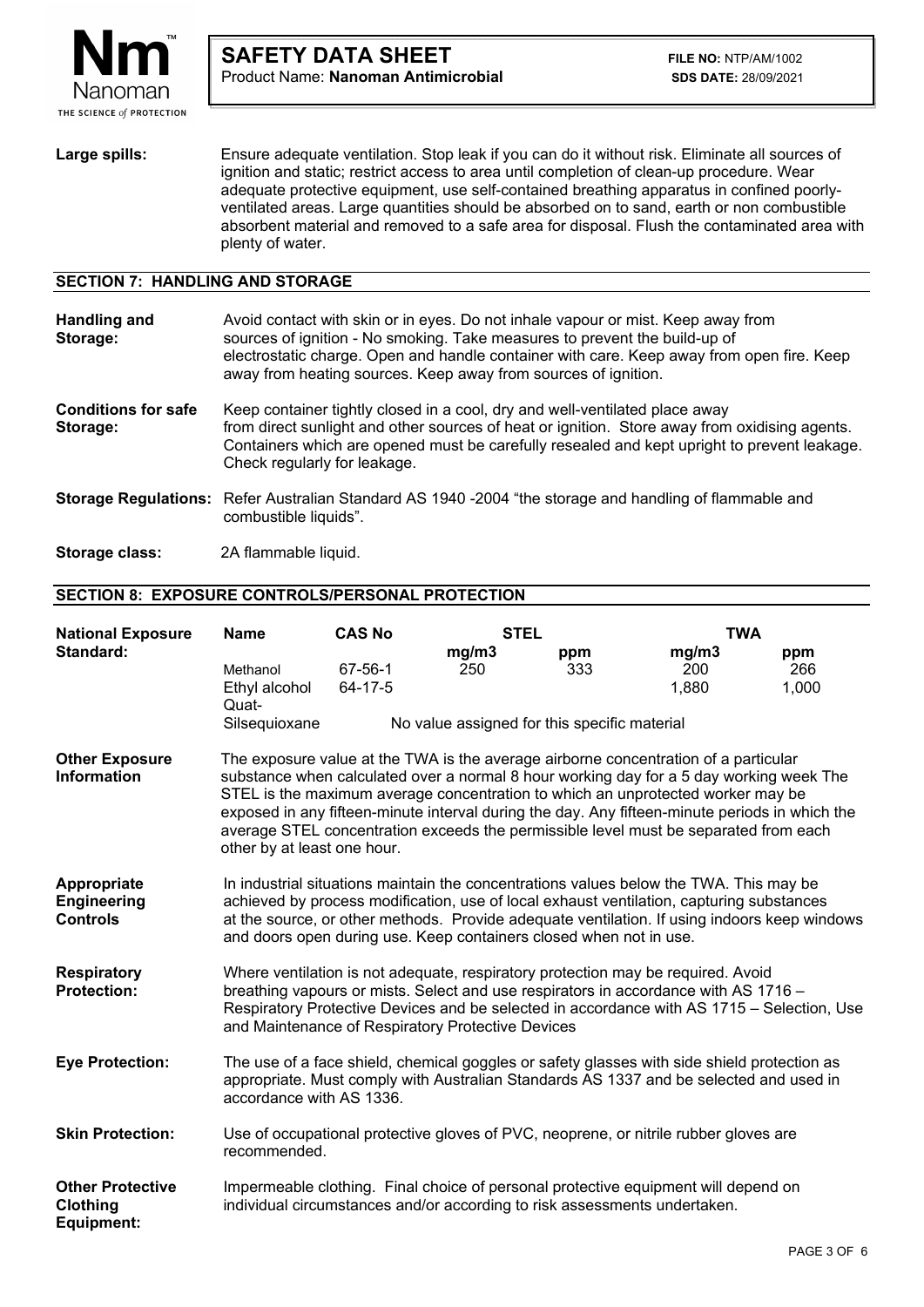

**Hygienic Measures:** Always wash hand before smoking, eating or using the toilet. Wash contaminated clothing and other protective equipment before storing or re-using. **Footwear:** Safety boots in industrial situations is advisory. Foot protection should comply with AS 2210,

occupational protective footwear- Guide to selection, care and use.

# **SECTION 9: PHYSICAL AND CHEMICAL PROPERTIES**

L

| Form:                                              | Liquid                                                  |  |  |  |
|----------------------------------------------------|---------------------------------------------------------|--|--|--|
| <b>Appearance:</b>                                 | Colourless                                              |  |  |  |
| Odor:                                              | Alcoholic, mild                                         |  |  |  |
| <b>Melting Point:</b>                              | not available                                           |  |  |  |
| <b>Boiling Point:</b>                              | 82-83°C                                                 |  |  |  |
| <b>Solubility in Water:</b>                        | fully miscible                                          |  |  |  |
| <b>Flash Point: : :</b>                            | $12^{\circ}$ C                                          |  |  |  |
| <b>Vapor Pressure:</b>                             | 42 hPa at 20 °C                                         |  |  |  |
| <b>Specific Gravity:</b>                           | $0.79 - 0.81$<br>g/ $\rm cm^3$ at 20 $\rm ^{\circ}C$    |  |  |  |
| <b>Relative Density:</b>                           | 0.84 g/m <sup>3</sup> - 0.88 g/m <sup>3</sup> (at 20°C) |  |  |  |
| Ignition Temp.                                     | ca. 425 °C                                              |  |  |  |
| <b>Evaporation Rate:</b>                           | $0.300$ (n=BuAc = 1)                                    |  |  |  |
| <b>Explosion Limits:</b>                           | lower: 2,0 Vol-%<br>upper: 12,0 Vol-%                   |  |  |  |
| pH (500 g/l H <sub>2</sub> O):                     | not available                                           |  |  |  |
| <b>Dynamic viscosity:</b>                          | not available                                           |  |  |  |
| <b>Kinematic viscosity</b>                         | not available                                           |  |  |  |
| <b>Volatile Organic</b><br><b>Compounds (VOC):</b> | not available                                           |  |  |  |
| <b>SECTION 10: STABILITY AND REACTIVITY</b>        |                                                         |  |  |  |
| <b>Chemical Stability:</b>                         | The material is stable under normal use and conditions  |  |  |  |
| <b>Conditions to Avoid</b>                         | Heat, sparks, flame and build up of static electricity. |  |  |  |
| Hazardous Reactions None known.                    |                                                         |  |  |  |
| <b>Incompatibility</b><br>(Material                | acids, alkalines, oxidants, reductants.                 |  |  |  |

**Hazardous** Under normal use no hazardous decomposition expected. **Decomposition** 

**To Avoid):**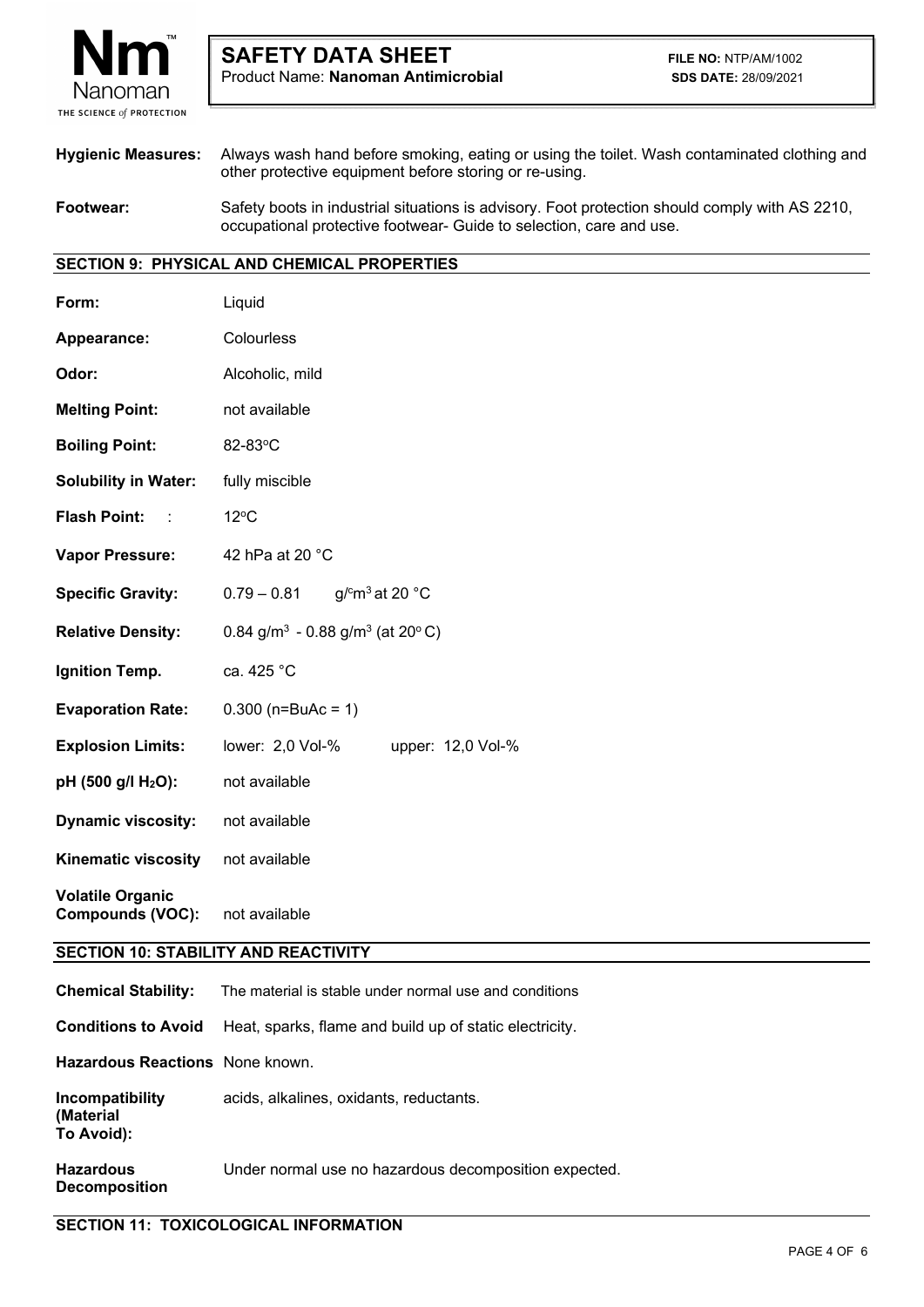

# **Toxicological Effects: Acute toxicity**

L

|                           | LD50 Oral (Rat)<br>5,628 mg/kg (methanol)<br>LD50 Dermal (Rabbit) 15,800 mg/kg (methanol)<br>LC50 Inhalation (Rat)<br>4 h > 130.7 mg/l(methanol)                                                                                      |  |  |
|---------------------------|---------------------------------------------------------------------------------------------------------------------------------------------------------------------------------------------------------------------------------------|--|--|
|                           | LD50 Oral (Rat)<br>10,470 mg/kg (ethanol)<br>LD50 Dermal (Rabbit)<br>NA/kg (ethanol)<br>LC50 Inhalation (Rat)<br>4 h > 1124.7 mg/(ethanol)                                                                                            |  |  |
| <b>Other Information:</b> | Chronic effects on Humans – not available<br>Toxic effects on Humans - not available                                                                                                                                                  |  |  |
| General:                  | From our experience and the information provided to us this product does present any<br>adverse health effects if the product is handled in accordance with this Safety Data Sheet and<br>product label.                              |  |  |
| Ingestion:                | Unlikely under normal occupational exposures, but swallowing a minor amount may cause<br>nausea, vomiting, headache, dizziness and gastric irritation.                                                                                |  |  |
| <b>Eye Contact:</b>       | May cause irritation and watering. High concentration of vapours may cause irritation.                                                                                                                                                |  |  |
| <b>Skin Contact:</b>      | The product is not classified as irritating to skin, but prolonged exposure may result in irritation                                                                                                                                  |  |  |
| Inhalation:               | Where the material is used in a poorly ventilated area, at elevated temperature or in confined<br>spaces, vapour may cause irritation to the mucous membranes of the respiratory tract. May<br>cause headaches, dizziness and nausea. |  |  |

## **SECTION 12: ECOLOGICAL INFORMATION**

**Ecological No ecological problems are expected to occur when the product is handled and used with <b>Information:** due care and attention **Information:** due care and attention **Ecotoxicity:** Avoid contaminating waterways. Toxic to aquatic life with long lasting effects.

**Further Information:** No ecotoxicological study available

## **SECTION 13: DISPOSAL CONSIDERATIONS**

**Disposal Whatever cannot be saved for recovery or recycling should be disposed of according Considerations to relevant local authority, state and federal government regulations.** to relevant local authority, state and federal government regulations.

#### **SECTION 14: TRANSPORT INFORMATION**

|                                            | <b>Land Transport</b><br><b>ADR/RID/GGVS/GGVE</b> | <b>Sea Transport</b><br>(IMDG / IMO) | <b>Air Transport</b><br>(IATA / ICAO) |
|--------------------------------------------|---------------------------------------------------|--------------------------------------|---------------------------------------|
| <b>UN Number</b>                           | 1987                                              | 1987                                 | 1987                                  |
| Proper Shipping Name                       | <b>Ethanol Solution / Mixture</b>                 | <b>Ethanol Solution / Mixture</b>    | <b>Ethanol Solution / Mixture</b>     |
| DG Class                                   |                                                   |                                      |                                       |
| <b>Identification Number of</b>            | 33                                                | 33                                   | 33                                    |
| Hazard                                     |                                                   |                                      |                                       |
| Hazchem Code                               | 2YE                                               | 2YE                                  | 2YE                                   |
| Packaging Group                            |                                                   |                                      |                                       |
| Marine / Environmental<br><b>Pollutant</b> | Yes                                               | Yes                                  | Yes                                   |